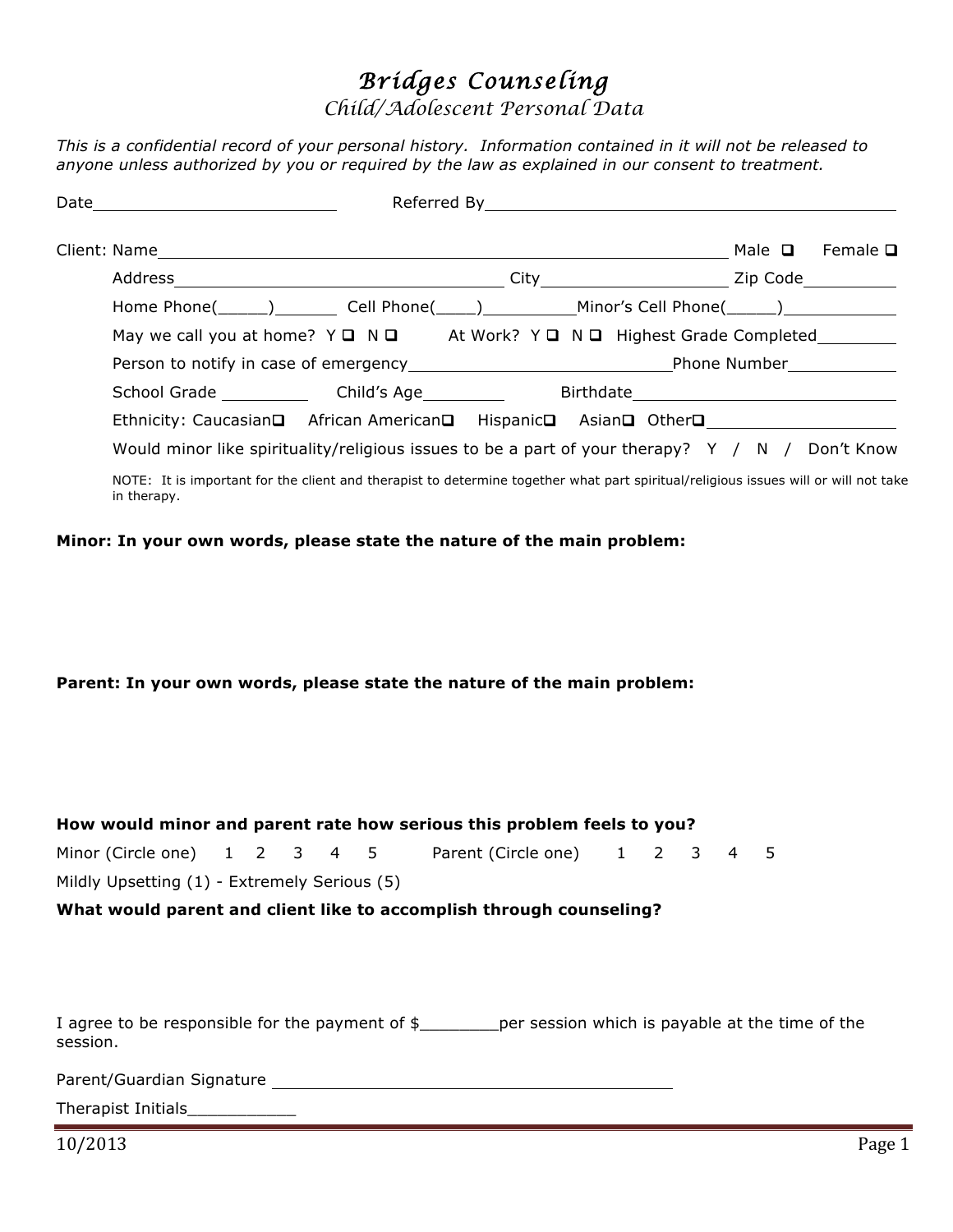## **FAMILY STATUS**

| Marital Status of Parents $\Box$ Single $\Box$ Married $\Box$ Divorce $\Box$ Separated $\Box$ Living Together $\Box$ Other | Child's Parents: Father: Age______ Occupation__________________________Date of Birth_________________________<br>Mother: Age______ Occupation______________________________Date of Birth________________ |
|----------------------------------------------------------------------------------------------------------------------------|----------------------------------------------------------------------------------------------------------------------------------------------------------------------------------------------------------|
|                                                                                                                            |                                                                                                                                                                                                          |
| If divorced, please specify minor's age at divorce and circumstances surrounding divorce: ________                         |                                                                                                                                                                                                          |
|                                                                                                                            |                                                                                                                                                                                                          |
| If remarried, please indicate:                                                                                             |                                                                                                                                                                                                          |
|                                                                                                                            |                                                                                                                                                                                                          |
|                                                                                                                            | Age________                                                                                                                                                                                              |
|                                                                                                                            | Age                                                                                                                                                                                                      |
|                                                                                                                            |                                                                                                                                                                                                          |
|                                                                                                                            |                                                                                                                                                                                                          |
| Sisters' first names/DOB                                                                                                   |                                                                                                                                                                                                          |

| <b>MINOR'S MEDICAL CONDITIONS</b><br>Please check all that apply to you: |   |   |   |                                     |  |  |  |
|--------------------------------------------------------------------------|---|---|---|-------------------------------------|--|--|--|
|                                                                          |   |   |   | <b>NEVER SELDOM SOMETIMES OFTEN</b> |  |  |  |
| Insomnia                                                                 | ◻ | n | п | п                                   |  |  |  |
| Loss of Appetite                                                         | п | n |   | n                                   |  |  |  |
| Asthma                                                                   | n | п |   | n                                   |  |  |  |
| <b>Headaches</b>                                                         | n | n |   |                                     |  |  |  |
| Phobias (Fears)                                                          | ◻ | п | п | n                                   |  |  |  |
| Nausea                                                                   | ◻ | n | n | n                                   |  |  |  |
| Allergies                                                                | ◘ | n | n | n                                   |  |  |  |
| Nervousness                                                              | п | n | n | n                                   |  |  |  |
| Loss of temper                                                           | ◻ | n | n | n                                   |  |  |  |
| Fatigue                                                                  | n | n | п | n                                   |  |  |  |
| Depression                                                               | n | n | п | n                                   |  |  |  |
| Constipation                                                             | n | n |   | n                                   |  |  |  |
| Diarrhea                                                                 | ◻ | п | П | n                                   |  |  |  |
| Over-eating                                                              | ◻ | n | n | n                                   |  |  |  |
| Mood swings                                                              | ◻ | n | п | n                                   |  |  |  |
| Self-Harm Behaviors                                                      | ם | n | n | n                                   |  |  |  |
| Bedwetting                                                               | ◻ | п | П | п                                   |  |  |  |
| Hearing/Seeing Things<br>that are not there                              | П | п | □ | п                                   |  |  |  |
| Night Terrors                                                            |   |   |   |                                     |  |  |  |

| Please check all that apply to you:<br><b>NEVER SELDOM SOMETIMES</b><br><b>OFTEN</b> |                                                               |   |                                                              |  |  |  |  |  |
|--------------------------------------------------------------------------------------|---------------------------------------------------------------|---|--------------------------------------------------------------|--|--|--|--|--|
|                                                                                      | П                                                             | □ | n                                                            |  |  |  |  |  |
| п                                                                                    | n                                                             | n | П                                                            |  |  |  |  |  |
|                                                                                      |                                                               |   |                                                              |  |  |  |  |  |
| П                                                                                    | п                                                             |   | П                                                            |  |  |  |  |  |
| n                                                                                    | n                                                             | n | п                                                            |  |  |  |  |  |
| □                                                                                    | п                                                             | n | n                                                            |  |  |  |  |  |
| ◘                                                                                    | n                                                             | n | п                                                            |  |  |  |  |  |
| □                                                                                    | □                                                             | п | ם                                                            |  |  |  |  |  |
| n                                                                                    | n                                                             | n | $\Box$                                                       |  |  |  |  |  |
|                                                                                      | П                                                             |   | П                                                            |  |  |  |  |  |
|                                                                                      |                                                               |   |                                                              |  |  |  |  |  |
| <b>DOSE</b>                                                                          |                                                               |   |                                                              |  |  |  |  |  |
|                                                                                      |                                                               |   |                                                              |  |  |  |  |  |
|                                                                                      |                                                               |   |                                                              |  |  |  |  |  |
|                                                                                      |                                                               |   |                                                              |  |  |  |  |  |
| Comments:                                                                            |                                                               |   |                                                              |  |  |  |  |  |
|                                                                                      |                                                               |   |                                                              |  |  |  |  |  |
|                                                                                      |                                                               |   |                                                              |  |  |  |  |  |
|                                                                                      |                                                               |   |                                                              |  |  |  |  |  |
|                                                                                      | Appetite Suppressants $\Box$<br>Other (please specify) $\Box$ |   | <b>Please list all current medications:</b><br><b>REASON</b> |  |  |  |  |  |

٦